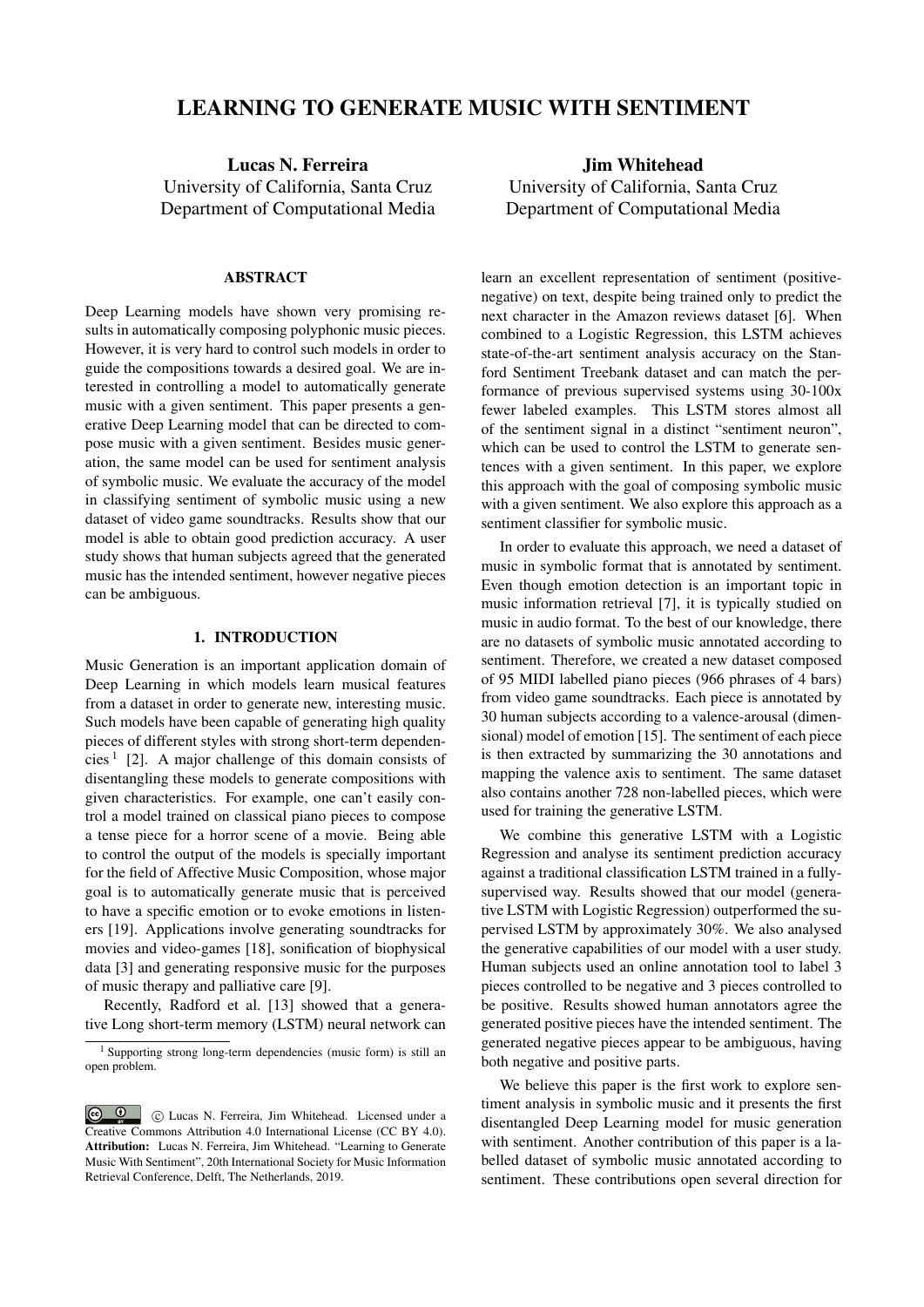future research, specially music generation with emotions as both a multi-class problem and as a regression problem. Moreover, these methods could be applied to create soundtrack generation systems for films, video games, interactive narratives, audio books, etc.

# 2. RELATED WORK

This paper is related to previous work on Affective Algorithmic Music Composition, more specifically to works that process music in symbolic form in order to generate music with a given emotion. A common approach for this problem consists of designing a rule-based system to map musical features to a given emotion in a categorical or dimensional space [19]. For example, Williams et al. [18] propose a system to generate soundtracks for video games where each game's scene graph (defining all the possible branching of scenes in the game) is annotated according to a valence-arousal model. A second-order Markov model is used to learn melodies from a dataset and are then transformed by a rule-based system to fit the annotated emotions in the graph. Davis and Mohammad [4] follow a similar approach in TransPose, a system that composes piano melodies for novels. TransPose uses a lexiconbased approach to automatically detect emotions (categorical model) in novels and a rule-based technique to create piano melodies with these emotions.

There are a few other approaches in the literature to compose music with a given emotion. Scirea et al. [16] recently presented a framework called MetaCompose designed to create background music for games in real-time. MetaCompose generates music by (i) randomly creating a chord sequence from a pre-defined chord progression graph, (ii) evolving a melody for this chord sequence using a genetic algorithm and (iii) producing an accompaniment for the melody/chord sequence combination. Monteith et al. [10] approaches Affective Algorithmic Music Composition from a Machine Learning perspective to learn melodies and rhythms from a corpus of music labeled according to a categorical model of emotion. Individual Hidden Markov models and n-grams are trained for each category to generate pitches and underlying harmonies, respectively. Rhythms are sampled randomly from examples of a given category.

Deep Learning models have recently achieved highquality results in music composition with short-term dependencies [2]. These models normally are trained on a corpus of MIDI files to predict the next note to be played based on a given note. In general, these models can't be manipulated to generate music with a given emotion. For example, in the system DeepBach, Hadjeres et al. [5] use a dependency network and a Gibbs-like sampling procedure to generate high-quality four-part chorales in the style of Bach. Roberts et at. [14] train recurrent variational autoencoder (VAEs) to reproduce short musical sequences and with a novel hierarchical decoder they are able to model long sequences with musical structure for both individual instruments and a three-piece band (lead, bass, and drums).

The majority of the deep learning models are trained

to generate musical scores and not performances. Oore et al. [11] tackles this problem by training an LSTM with a new representation that supports tempo and velocity events from MIDI files. This model was trained on the Yamaha e-Piano Competition [1], which contains MIDI captures of ~1400 performances by skilled pianists. With this new representation and dataset, Oore et al. [11] generated more human-like performances when compared to previous models.

## 3. MODEL

We propose a Deep Learning method for affective algorithmic composition that can be controlled to generate music with a given sentiment. This method is based on the work of Radford et al. [13] which generates product reviews (in textual form) with sentiment. Radford et al. [13] used a single-layer multiplicative long short-term memory (mL-STM) network [8] with 4096 units to process text as a sequence of UTF-8 encoded bytes (character-based language modeling). For each byte, the model updates its hidden state of the mLSTM and predicts a probability distribution over the next possible byte.

This mLSTM was trained on the Amazon product review dataset, which contains over 82 million product reviews from May 1996 to July 2014 amounting to over 38 billion training bytes [6]. Radford et al. [13] used the trained mLSTM to encode sentences from four different Sentiment Analysis datasets. The encoding is performed by initializing the the states to zeros and processing the sequence character-by-character. The final hidden states of the mLSTM are used as a feature representation. With the encoded datasets, Radford et al. [13] trained a simple logistic regression classifier with L1 regularization and outperformed the state-of-the-art methods at the time using 30-100x fewer labeled examples.

By inspecting the relative contributions of features on various datasets, Radford et al. [13] discovered a single unit within the mLSTM that directly corresponded to sentiment. Because the mLSTM was trained as a generative model, one can simply set the value of the sentiment unit to be positive or negative and the model generates corresponding positive or negative reviews.

#### 3.1 Data Representation

We use the same combination of mLSTM and logistic regression to compose music with sentiment. To do this, we treat the music composition problem as a language modeling problem. Instead of characters, we represent a music piece as a sequence of words and punctuation marks from a vocabulary that represents events retrieved from the MIDI file. Sentiment is perceived in music due to several features such as melody, harmony, tempo, timbre, etc [7]. Our data representation attempts to encode a large part of these features  $2$  using a small set of words:

• "n\_[pitch]": play note with given pitch number: any integer from 0 to 127.

<sup>2</sup> Constrained by the features one can extract from MIDI data.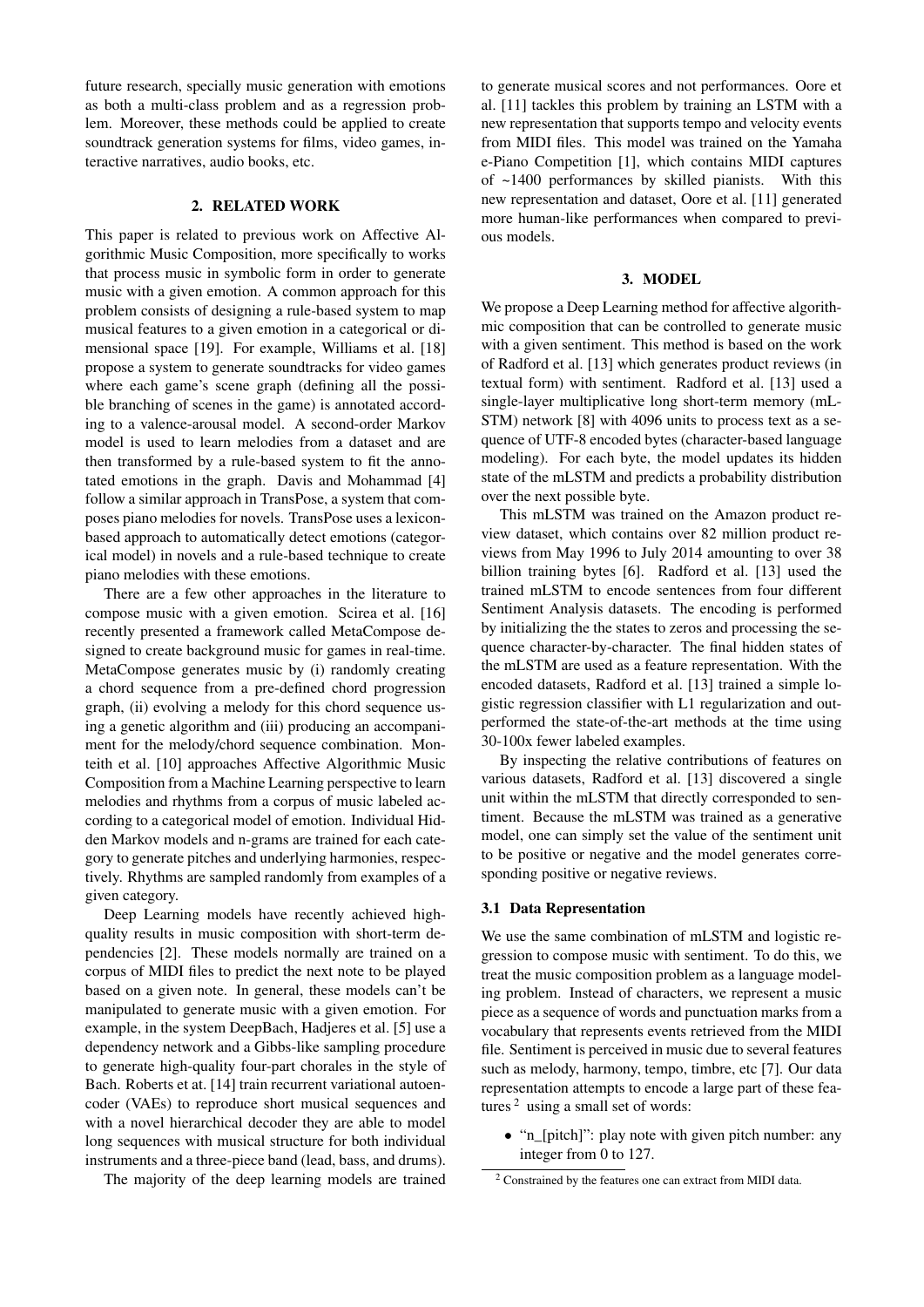

t\_120 v\_76 d\_whole\_0 n\_50 n\_54 n\_57 v\_92 d\_eighth n\_86 . . v\_84 d\_quarter\_1 n\_81 . .

Figure 1: A short example piece encoded using our proposed representation. The encoding represents the first two time steps of the shown measure.

- "d\_[duration]\_[dots]": change the duration of the following notes to a given duration type with a given amount of dots. Types are breve, whole, half, quarter, eighth, 16th and 32nd. Dots can be any integer from 0 to 3.
- "v\_[velocity]": change the velocity of the following notes to a given velocity (loudness) number. Velocity is discretized in bins of size 4, so it can be any integer in the set  $V = 4, 8, 12, ..., 128$ .
- "t\_[tempo]": change the tempo of the piece to a given tempo in bpm. Tempo is also discretized in bins of size 4, so it can be any integer in the set  $T = 24, 28, 32, \ldots, 160.$
- ".": end of time step. Each time step is one sixteenth note long.
- "\n": end of piece.

For example, Figure 1 shows the encoding of the first two time steps of the first measure of the Legend of Zelda - Ocarina of Time's Prelude of Light. The first time step sets the tempo to 120bpm, the velocity of the following notes to 76 and plays the D Major Triad for the duration of a whole note. The second time step sets the velocity to 84 and plays a dotted quarter A5 note. The total size of this vocabulary is 225 and it represents both the composition and performance elements of a piece (timing and dynamics).

# 4. SENTIMENT DATASET

In order to apply the Radford et al. [13] method to compose music with sentiment, we also need a dataset of MIDI files to train the LSTM and another one to train the logistic regression. There are many good datasets of music in MIDI format in the literature. However, to the best of our knowledge, none are labelled according to sentiment. Thus, we created a new dataset called VGMIDI which is

composed of 823 pieces extracted from video game soundtracks in MIDI format. We choose video game soundtracks because they are normally composed to keep the player in a certain affective state and thus they are less subjective pieces. All the pieces are piano arrangements of the soundtracks and they vary in length from 26 seconds to 3 minutes. Among these pieces, 95 are annotated according to a 2-dimensional model that represents emotion using a valence-arousal pair. Valence indicates positive versus negative emotion, and arousal indicates emotional intensity [17].

We use this valence-arousal model because it allows continuous annotation of music and because of its flexibility—one can directly map a valence-arousal (v-a) pair to a multiclass (happy, sad, surprise, etc) or a binary (positive/negative) model. Thus, the same set of labelled data permits the investigation of affective algorithmic music composition as both a classification (multiclass and/or binary) and as a regression problem. The valence-arousal model is also one of the most common dimensional models used to label emotion in music [17].

Annotating a piece according to the v-a model consists of continuously listening to the piece and deciding what valence-arousal pair best represents the emotion of that piece in each moment, producing a time-series of v-a pairs. This task is subjective, hence there is no single "correct" time-series for a given piece. Thus, we decided to label the pieces by asking several human subjects to listen to the pieces and then considering the average time-series as the ground truth. This process was conducted online via Amazon Mechanical Turk, where each piece was annotated by 30 subjects using a web-based tool we designed specifically for this task. Each subject annotated 2 pieces out of 95, and got rewarded USD \$0.50 for performing this task.

#### 4.1 Annotation Tool and Data Collection

The tool we designed to annotate the video game soundtracks in MIDI format is composed of five steps, each one being a single web-page. These steps are based on the methodology proposed by Soleymani et al. [17] for annotating music pieces in audio waveform. First, participants are introduced to the annotation task with a short description explaining the goal of the task and how long it should take in average. Second, they are presented to the definitions of valence and arousal. In the same page, they are asked to play two short pieces and indicate whether arousal and valence are increasing or decreasing. Moreover, we ask the annotators to write two to three sentences describing the short pieces they listened to. This page is intended to measure their understanding of the valencearousal model and willingness to perform the task. Third, a video tutorial was made available to the annotators explaining how to use the annotation tool. Fourth, annotators are exposed to the main annotation page.

This main page has two phases: calibration and annotation. In the calibration phase, annotators listen to the first 15 seconds of the piece in order to get used to it and to define the starting point of the annotation circle. In the anno-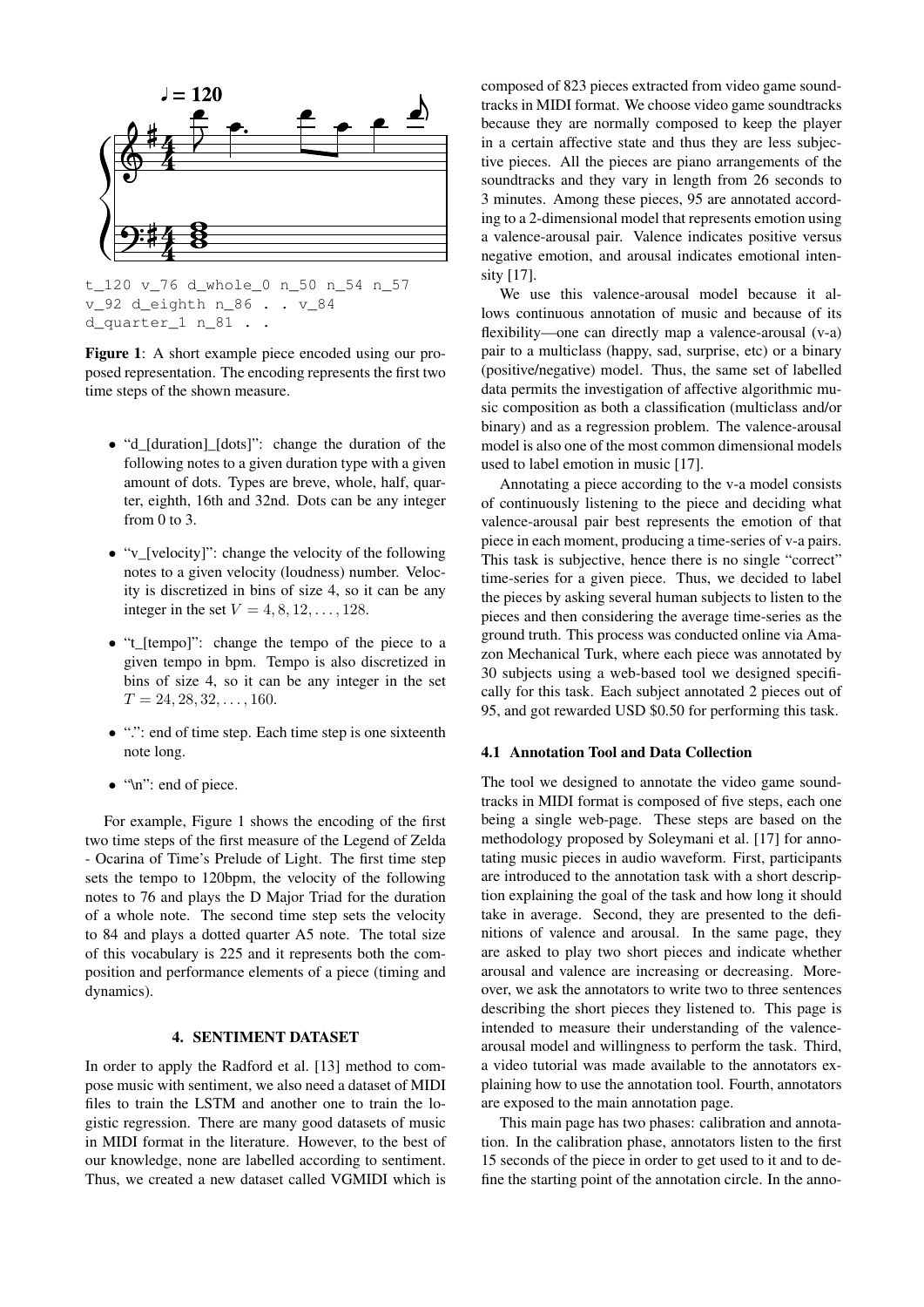Music Emotion Annotation Task



Figure 2: Screenshot of the annotation tool.

tation phase they listen to the piece from beginning to end and label it using the annotation circle, which starts at the point defined during the calibration phase. Figure 2 shows the annotation interface for valence and arousal, where annotators click and hold the circle (with the play icon) inside the v-a model (outer circle) indicating the current emotion of the piece. In order to maximize annotators' engagement in the task, the piece is only played while they maintain a click on the play circle. In addition, basic instructions on how to use the tool are showed to the participants along with the definitions of valence and arousal. A progression bar is also showed to the annotators so they know how far they are from completing each phase. This last step (calibration and annotation) is repeated for a second piece. All of the pieces the annotators listened to are MIDI files synthesized with the "Yamaha C5 Grand" soundfont. Finally, after the main annotation step, participants provide demographic information including gender, age, location (country), musicianship experience and whether they previously knew the pieces they annotated.

#### 4.2 Data Analysis

The annotation task was performed by 1425 annotators, where 55% are female and 42% are male. The other 3% classified themselves as transgender female, transgender male, genderqueer or choose not to disclose their gender. All annotators are from the United States and have an average age of approximately 31 years. Musicianship experience was assessed using a 5-point Likert scale where 1 means "I've never studied music theory or practice" and 5 means "I have an undergraduate degree in music". The average musicianship experience is 2.28. They spent on average 12 minutes and 6 seconds to annotate the 2 pieces.

The data collection process provides a time series of valence-arousal values for each piece, however to create a music sentiment dataset we only need the valence dimension, which encodes negative and positive sentiment. Thus, we consider that each piece has 30 time-series of valence values. The annotation of each piece was preprocessed, summarized into one time-series and split into "phrases" of same sentiment. The preprocessing is intended to remove noise caused by subjects performing the task randomly to get the reward as fast as possible. The data was preprocessed by smoothing each annotation with moving average



Figure 3: Data analysis process used to define the final label of the phrases of a piece.

and clustering all 30 time-series into 3 clusters (positive, negative and noise) according to the dynamic time-warping distance metric.

We consider the cluster with the highest variance to be noise cluster and so we discard it. The cluster with more time series among the two remaining ones is then selected and summarized by the mean of its time series. We split this mean into several segments with the same sentiment. This is performed by splitting the mean at all the points where the valence changes from positive to negative or vice-versa. Thus, all chunks with negative valence are considered phrases with negative sentiment and the ones with positive valence are positive phrases. Figure 3 shows an example of this three-steps process performed on a piece. All the phrases that had no notes (i.e. silence phrases) were removed. This process created a total of 966 phrases: 599 positive and 367 negative.

## 5. SENTIMENT ANALYSIS EVALUATION

To evaluate the sentiment classification accuracy of our method (generative mLSTM + logistic regression), we compare it to a baseline method which is a traditional classification mLSTM trained in a supervised way. Our method uses unlabelled MIDI pieces to train a generative mLSTM to predict the next word in a sequence. An additional logistic regression uses the hidden states of the generative mLSTM to encode the labelled MIDI phrases and then predict sentiment. The baseline method uses only labelled MIDI phrases to train a classification mLSTM to predict the sentiment for the phrase.

The unlabelled pieces used to train the generative mL-STM were transformed in order to create additional training examples, following the methodology of Oore et al. [11]. The transformations consist of time-stretching (making each piece up to 5% faster or slower) and transposition (raising or lowering the pitch of each piece by up to a major third). We then encoded all these pieces and transformations according to our word-based representation (see Section 3.1). Finally, the encoded pieces were shuffled and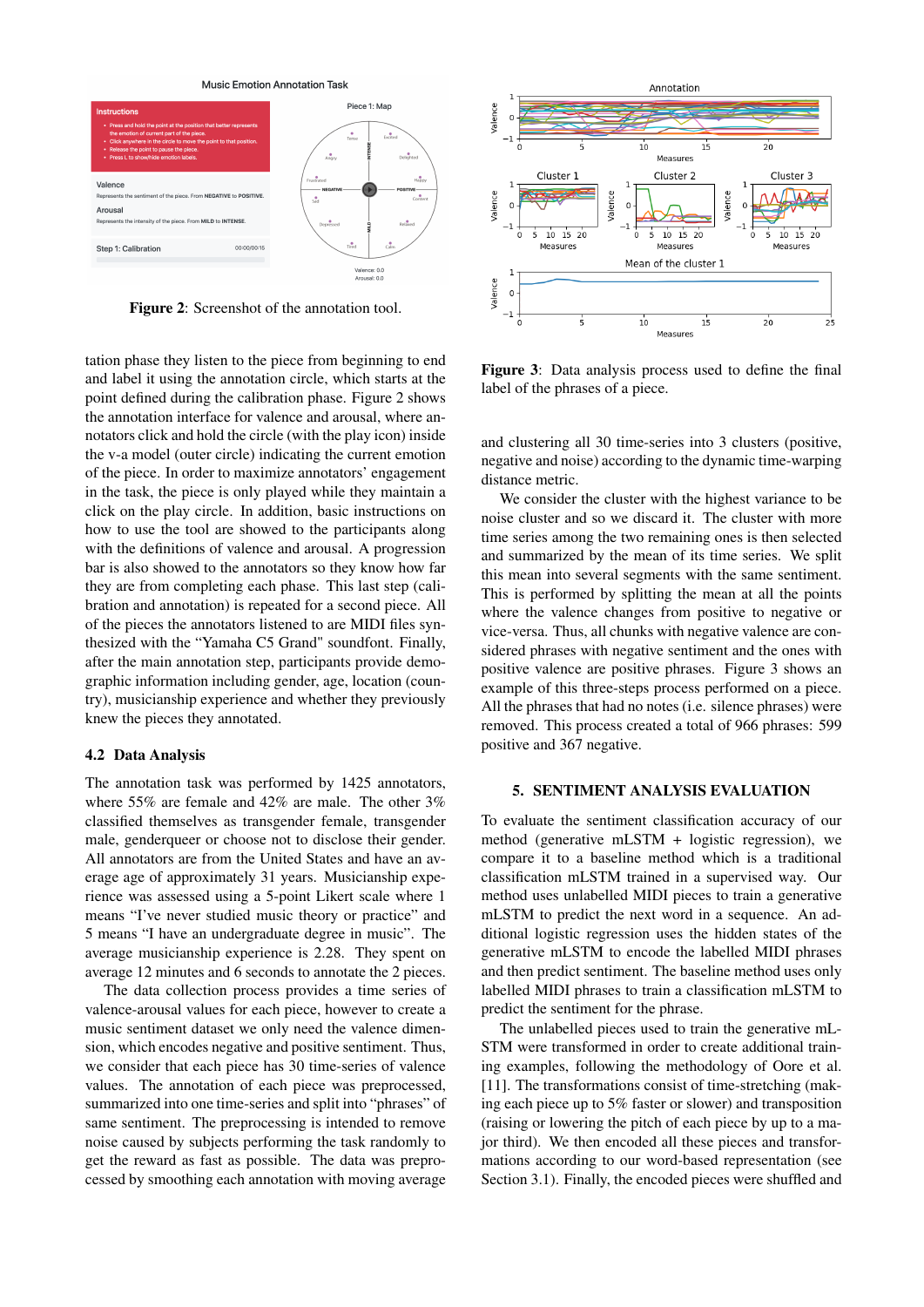90% of them were used for training and 10% for testing. The training set was divided into 3 shards of similar size (approximately 18500 pieces each – 325MB) and the testing set was combined into 1 shard (approximately 5800 pieces – 95MB).

We trained the generative mLSTM with 6 different sizes (number of neurons in the mLSTM layer): 128, 256, 512, 1024, 2048 and 4096. For each size, the generative mL-STM was trained for 4 epochs using the 3 training shards. Weights were updated with the Adam optimizer after processing sequences of 256 words on mini-batches of size 32. The mLSTM hidden and cell states were initialized to zero at the beginning of each shard. They were also persisted across updates to simulate full-backpropagation and allow for the forward propagation of information outside of a given sequence [13]. Each sequence is processed by an embedding layer (which is trained together with the mLSTM layer) with 64 neurons before passing through the mLSTM layer. The learning rate was set to  $5 * 10^{-6}$  at the beginning and decayed linearly (after each epoch) to zero over the course of training.

We evaluated each variation of the generative mLSTM with a forward pass on test shard using mini-batches of size 32. Table 1 shows the average  $3$  cross entropy loss for each variation of the generative mLSTM.

| mLSTM Neurons | <b>Average Cross Entropy Loss</b> |
|---------------|-----------------------------------|
| 128           | 1.80                              |
| 256           | 1.61                              |
| 512           | 1.41                              |
| 1024          | 1.25                              |
| 2048          | 1.15                              |
| 4096          | 1.11                              |

Table 1: Average cross entropy loss of the generative mL-STM with different amount of neurons.

The average cross entropy loss decreases as the size of the mLSTM increases, reaching the best result (loss 1.11) when size is equal to 4096. Thus, we used the variation with 4096 neurons to proceed with the sentiment classification experiments.

Following the methodology of Radford et al. [13], we re-encoded each of the 966 labelled phrases using the final cell states (a 4096 dimension vector) of the trained generative mLSTM-4096. The states are calculated by initializing them to zero and processing the phrase word-by-word. We plug a logistic regression into the mLSTM-4096 to turn it into a sentiment classifier. This logistic regression model was trained with regularization "L1" to shrink the least important of the 4096 feature weights to zero. This ends up highlighting the generative mLSTM neurons that contain most of the sentiment signal.

We compared this generative mLSTM + logistic regression approach against our baseline, the supervised mL-STM. This is an mLSTM with exactly the same architecture and size of the generative version, but trained in a fully supervised way. To train this supervised mLSTM, we used the word-based representation of the phrases, but we padded each phrase with silence (the symbol ".") in order to equalize their length. Training parameters (learning rate and decay, epochs, batch size, etc) were the same ones of the the generative mLSTM. It is important to notice that in this case the mini-batches are formed of 32 labelled phrases and not words. We evaluate both methods using a 10-fold cross validation approach, where the test folds have no phrases that appear in the training folds. Table 2 shows the sentiment classification accuracy of both approaches.

| <b>Method</b>                   | <b>Test Accuracy</b> |
|---------------------------------|----------------------|
| Gen. mLSTM- $4096 + Log$ . Reg. | $89.83 \pm 3.14$     |
| Sup. mLSTM-4096                 | $60.35 \pm 3.52$     |

Table 2: Average (10-fold cross validation) sentiment classification accuracy of both generative (with logistic regression) and supervised mLSTMs.

The generative mLSTM with logistic regression achieved an accuracy of 89.83%, outperforming the supervised mLSTM by 29.48%. The supervised mLSTM accuracy of 60.35% suggests that the amount of labelled data (966 phrases) was not enough to learn a good mapping between phrases and sentiment. The accuracy of our method shows that the generative mLSTM is capable of learning, in an unsupervised way, a good representation of sentiment in symbolic music.

This is an important result, for two reasons. First, since the higher accuracy of generative mLSTM is derived from using unlabeled data, it will be easier to improve this over time using additional (less expensive) unlabeled data, instead of the supervised mLSTM approach which requires additional (expensive) labeled data. Second, because the generative mLSTM was trained to predict the next word in a sequence, it can be used as a music generator. Since it is combined with a sentiment predictor, it opens up the possibility of generating music consistent with a desired sentiment. We explore this idea in the following section.

#### 6. GENERATIVE EVALUATION

To control the sentiment of the music generated by our mL-STM, we find the subset of neurons that contain the sentiment signal by exploring the weights of the trained logistic regression model. Since each of the 10 generative models derived from the 10 fold splits in Table 2 are themselves a full model, we use the model with the highest accuracy. As shown in Figure 4, the logistic regression trained with regularization "L1" uses 161 neurons out of 4096. Unlike the results of Radford et al. [13], we don't have one single neuron that stores most of the sentiment signal. Instead, we have many neurons contributing in a more balanced way. Therefore, we can't simply change the values of one neuron to control the sentiment of the output music.

We used a Genetic Algorithm (GA) to optimize the weights of the 161 L1 neurons in order to lead our mL-

<sup>&</sup>lt;sup>3</sup> Each mini-batch reports one loss.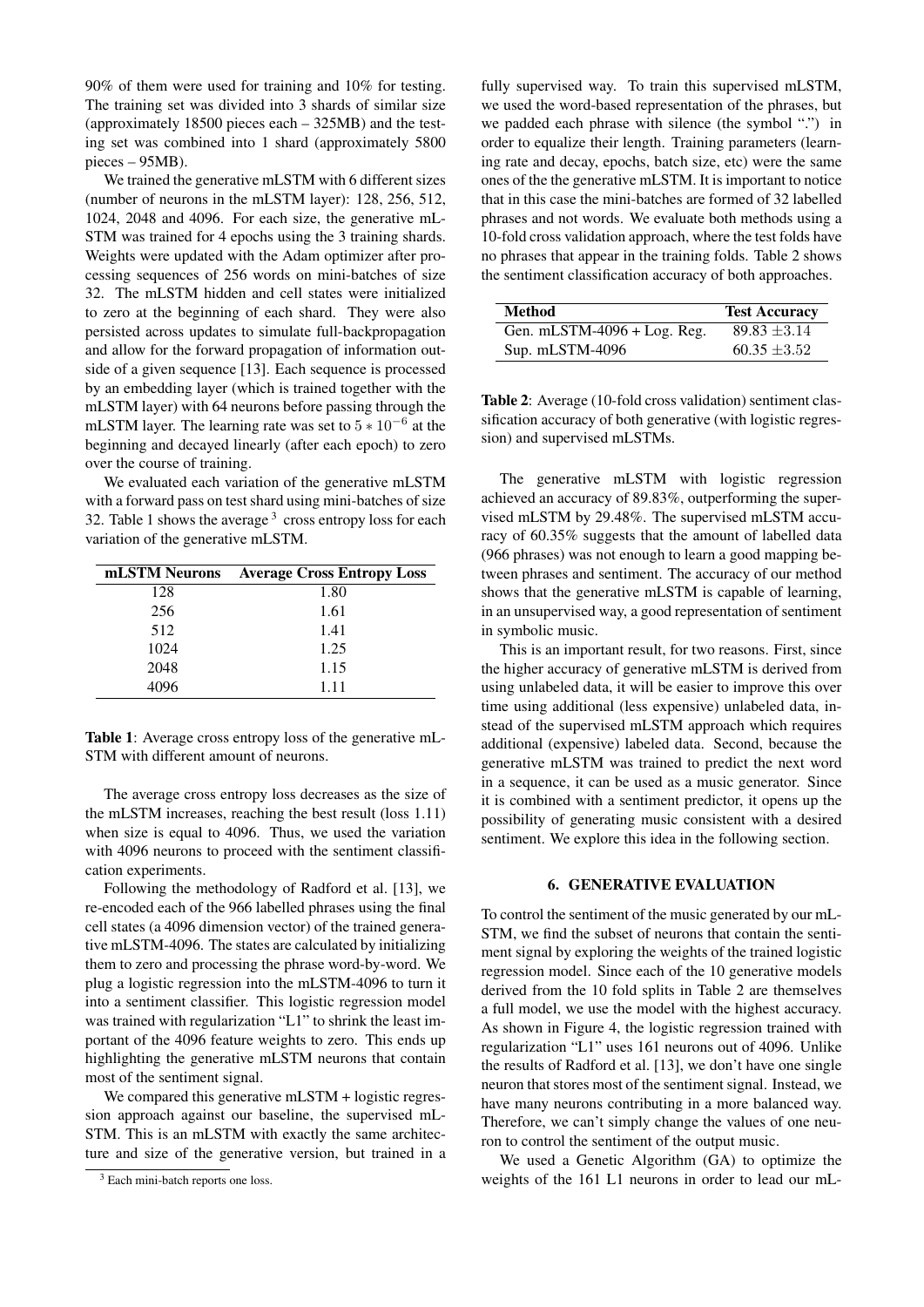

Figure 4: Weights of 161 L1 neurons. Note multiple prominent positive and negative neurons.

STM to generate only positive or negative pieces. Each individual in the population of this GA has 161 real-valued genes representing a small noise to be added to the weights of the 161 L1 neurons. The fitness of an individual is computed by (i) adding the genes of the individual to the weights (vector addition) of the 161 L1 neurons of the generative mLSTM, (ii) generating  $P$  pieces with this mL-STM, (iii) using the logistic regression model to predict these  $P$  generated pieces and (iv) calculating the mean squared error of the P predictions given a desired sentiment  $s \in S = \{0, 1\}.$ 

The GA starts with a random population of size 100 where each gene of each individual is an uniformly sampled random number  $-2 \le r \le 2$ . For each generation, the GA (i) evaluates the current population, (ii) selects 100 parents via a roulette wheel with elitism, (iii) recombines the parents (crossover) taking the average of their genes and (iv) mutates each new recombined individual (new offspring) by randomly setting each gene to an uniformly sampled random number  $-2 \le r \le 2$ .

We performed two independent executions of this GA, one to optimize the mLSTM for generating positive pieces and another one for negative pieces. Each execution optimized the individuals during 100 epochs with crossover rate of 95% and mutation rate of 10%. To calculate the fitness of each individual, we generated  $P=30$  pieces with 256 words each, starting with the symbol "." (end of time step). The optimization for positive and negative generation resulted in best individuals with fitness 0.16 and 0.33, respectively. This means that if we add the genes of the best individual of the final population to the weights of the generative mLSTM, we generate positive pieces with 84% accuracy and negative pieces with 67% accuracy.

After these two optimization processes, the genes of the best final individual of the positive optimization were added to the weights of the 161 L1 neurons of the trained generative mLSTM. We then generated 30 pieces with 1000 words starting with the symbol "." (end of time step) and randomly selected 3 of them. The same process was repeated using the genes of the best final individual of the negative execution. We asked annotators to label this 6 generated pieces via Amazon MTurk, using the the same methodology described in Section 4.1. Figure 5 shows the average valence per measure of each of the generated pieces.



Figure 5: Average valence of the 6 generated pieces, as determined by human annotators. with least variance.

We observe that the human annotators agreed that the three positive generated pieces are indeed positive. The generated negative pieces are more ambiguous, having both negative and positive measures. However, as a whole the negative pieces have lower valence than the positive ones. This suggests that the best negative individual (with fitness 0.33) encountered by the GA wasn't good enough to control the mLSTM to generate complete negative pieces. Moreover, the challenge to optimize the L1 neurons suggests that there are more positive pieces than negative ones in the 3 shards used to train the generative mLSTM.

#### 7. CONCLUSION AND FUTURE WORK

This paper presented a generative mLSTM that can be controlled to generate symbolic music with a given sentiment. The mLSTM is controlled by optimizing the weights of specific neurons that are responsible for the sentiment signal. Such neurons are found plugging a Logistic Regression to the mLSTM and training the Logistic Regression to classify sentiment of symbolic music encoded with the mLSTM hidden states. We evaluated this model both as a generator and as a sentiment classifier. Results showed that our model obtained good classification accuracy, outperforming a equivalent LSTM trained in a fully supervised way. Moreover, a user study showed that humans agree that our model can generate positive and negative music, with the caveat that the negative pieces are more ambiguous.

In the future, we plan to improve our model to generate less ambiguous negative pieces. Another future work consists of expanding the model to generate music with a given emotion (e.g. happy, sad, suspenseful, etc.) as well as with a given valence-arousal pair (real numbers). We also plan to use this model to compose soundtracks in real-time for oral storytelling experiences [12].